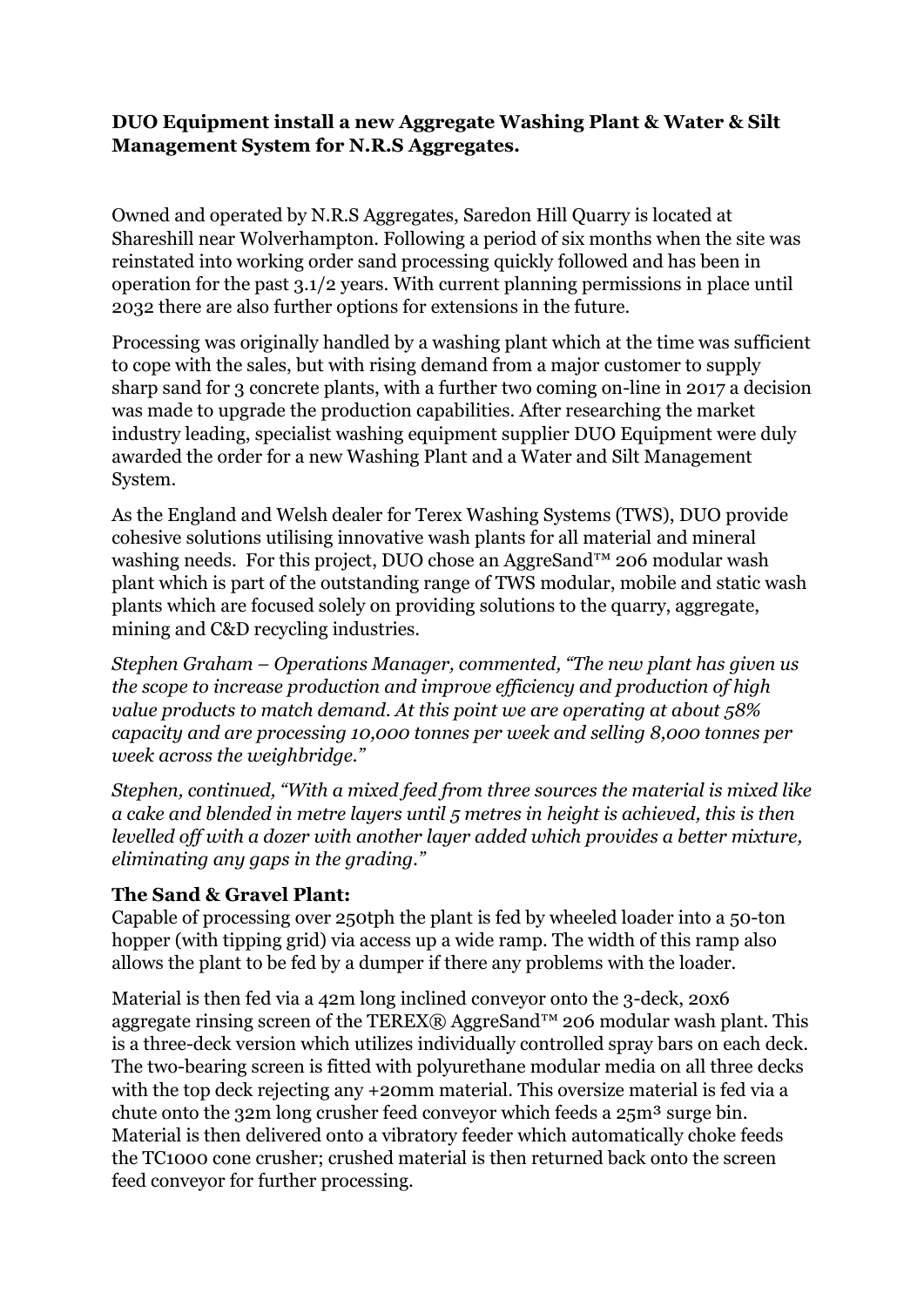*Stephen, further commented, "This closed-circuit arrangement has worked very well and has proved to be a very good investment; we do have a rotary crusher at our other site but I prefer the cone as its very efficient."*

The screen decks then split the required products of 10mm and 20mm which is then stockpiled via conveyors. The bottom deck is split and provides a 0-2mm which is delivered to a Finesmaster™ 120C; a static sand recovery unit on one chassis complete with centrifugal slurry pump, hydrocyclone, collection tank and a 12x5 dewatering screen. This produces a soft sand which is then stockpiled by radial conveyor.

The 0-4mm off the bottom deck is fed to the AggreSand™ 206 sand plant to produce a sharp sand. Chute-work on the AggreSand™ 206 employs the now well tested dead-box system which results in rock on rock set-up which is proving to give excellent wear properties.

The AggreSand™ 206 sand plant at Saredon consists of a high energy 14x6 dewatering screen which is capable of de-watering up to 200tph. Two 45Kw 200/150 pumps, one G4-660mm and one 500mm cyclones complete the specification to produce a clean in-specification sharp sand.

*Luke Talbot - MD at DUO, commented, "The Terex® AggreSand system is delivered pre-wired and pre-plumbed and combines aggregate washing and screening with sand processing on an easily installed modular chassis which was the ideal solution for N.R.S. It brings together tried and trusted TWS components in an innovative design that is very appealing in terms of access, serviceability and modularity. Quite simply it sets itself apart from other washing systems in the marketplace."*

*Luke, continued, "TWS have continually demonstrated their commitment to providing outstanding innovative products, customer support and expertise in the field. As their English and Welsh dealer, DUO is dedicated in providing reliable, high quality and very productive TWS equipment to meet our clients' materials and mineral washing needs that meet today's stringent specifications of clean material."*

#### **Water and silt management system:**

The Water Treatment Plant at Saredon receives dirty water, from the washing plant and has two purposes. The first is to clarify and recycle the water and the second is to concentrate the sludge. This is achieved by the addition of a polymer which attracts the silt particles, forming larger, heavier ones which congeal and sink to allow both targets to be achieved. These heavier particles are known as flocculants. Delivered as a white powder the process involves two stages: mixing with a low speed agitator, and secondly by maturation that takes place in a second tank where it is dosed by a pump with a frequency variator.

The dirty water coming from the cyclone overflow is mixed with the flocculent solution prepared by the Dosafloc. An additional and final dilution of the flocculent solution through cyclonic spreaders then optimises this mixing solution in the flocculation box (fitted with baffle plates). Once prepared, the water is directed by gravity into the central feed shaft.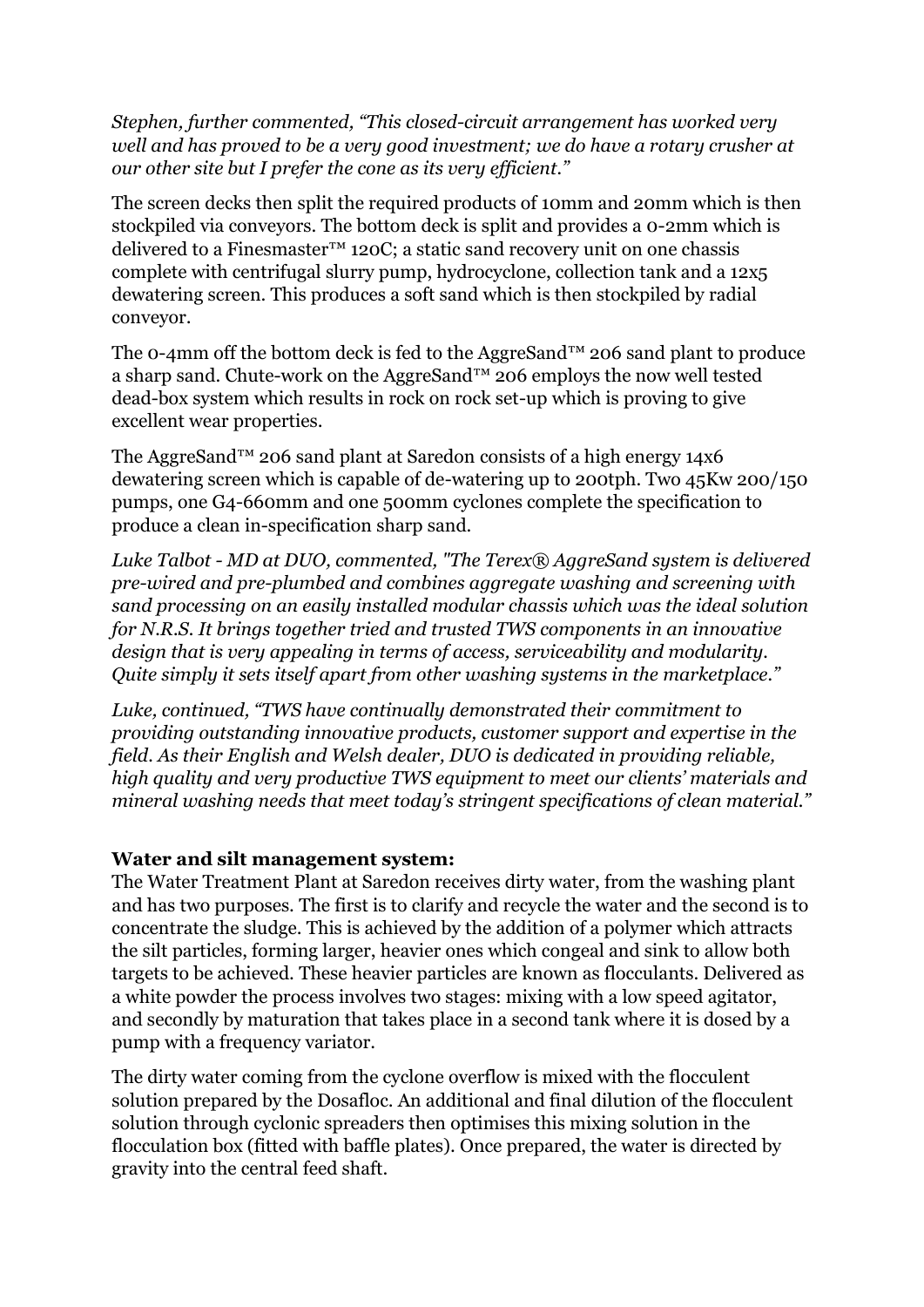At this point the flocculation controller takes a sample of flocculated water from the central shaft and the settling speed is measured by the Controlfloc (a glass tube fitted with optical cells). This information is then transferred to the PLC which automatically adjusts the flow from the flocculant dosing pump (according to the settings entered during the commissioning stage) in order to optimise the flocculation efficiency and consumption. After each measure, the glass tube is automatically rinsed. Samples taken with a vacuum system avoid the use of a pump which would distort the measure by breaking the flocculants. The optic cells also determine the turbidity of the recycled water and therefore adjust the coagulant dosing accordingly.

#### **Sludge Concentration and Evacuation:**

The sludge settles quickly at the bottom of the thickener where it is concentrated and gathered into the pumping cone due to the slow movement of the scraper. The sludge is then drawn by a pump which is located alongside the 14m diameter thickener tank which is sized to handle up to 40tph of silt. The sludge pumping cycles are controlled according to the measure of the resisting torque applied on the scraper which is interpreted by the PLC. This gives reliable information about the quantity and consistency of the sludge at the bottom of the thickener, and also offers a safety in case of a 'build up' inside the thickener. If an overload is detected by the inverter, the scraper is automatically fully lifted to its upper position and then progressively lowered down to dilute the sludge.

The transfer and pumping of recycled waters is achieved with the overflowing waters being discharged into the 10m diameter clarified storage tank, where the plant feed water pump delivers it back to the washing plant.

## **The technical room and static bridge:**

The whole plant is controlled from the technical room (sited on the static bridge) by the PLC; via a touch screen which displays the synoptic and allows access to the settings. The main switch and control panel are also located inside the technical room which contains the flocculent preparation, dosing unit and controller, the main switch, control panel, scraper driving unit and the fresh water box.

Recently commissioned the plant has performed efficiently providing N.R.S with much more control and flexibility over their production enabling them to satisfy the increased demand.

#### **ENDS**

1361 words + images

## **Further Information:**

DUO (Europe) plc 4 Rye Hill Office Park Birmingham Road Allesley